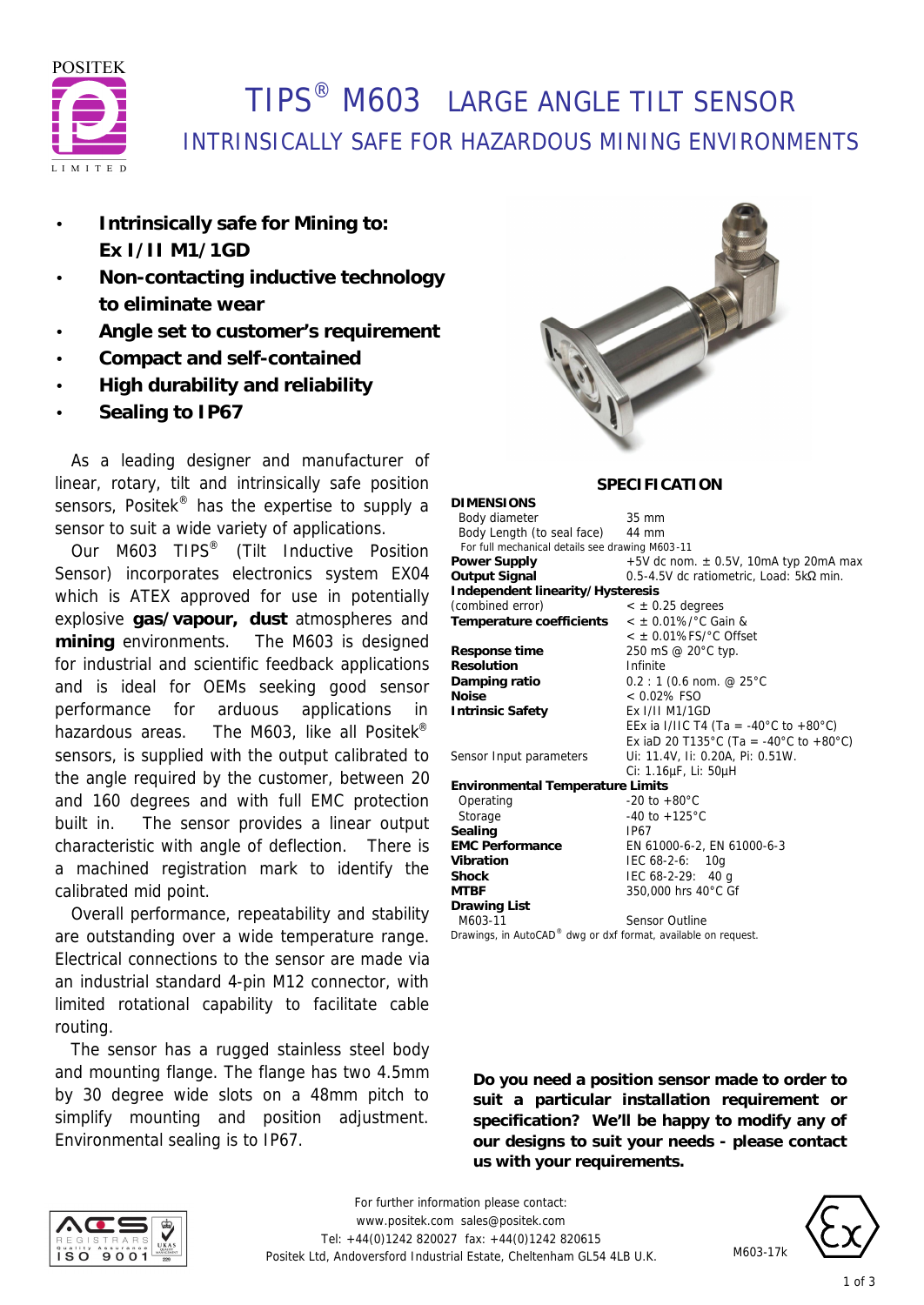

# TIPS® M603 LARGE ANGLE TILT SENSOR INTRINSICALLY SAFE FOR HAZARDOUS MINING ENVIRONMENTS

Intrinsically safe equipment is defined as *"equipment which is incapable of releasing sufficient electrical or thermal energy under normal or abnormal conditions to cause ignition of a specific hazardous atmosphere mixture in its most easily ignited concentration."*

ATEX approved to; Ex I/II M1/1GD EEx ia IIC T4 (Ta = -40 $^{\circ}$ C to +80 $^{\circ}$ C) Ex iaD 20 T135°C (Ta = -40°C to +80°C)

Designates the sensor as belonging to; Groups I and II: suitable for all areas **(including mining)**, Category M1/1 GD: can be used in areas with continuous, long or frequent periods of exposure to hazardous gas (Zones 2 to 0) and dust (Zone 20), equipment remains energised.

Gas:

Protection class ia, denotes intrinsically safe for all zones Apparatus group IIC: suitable for IIA, IIB and IIC explosive gases.

Temperature class T4: maximum surface temperature under fault conditions 135°C.

Dust:

T135°C: maximum surface temperature under fault conditions 135°C.

Ambient temperature range extended to -40°C to +80°C.

It is imperative Positek® intrinsically safe sensors be used in conjunction with a galvanic barrier to meet the requirements of the product certification. The Positek X005 Galvanic Isolation Amplifier is purpose made for Positek IS sensors making it the perfect choice. Refer to the X005 datasheet for product specification and output configuration options.

### **Safety Parameters:-**

Ui: 11.4V, Ii: 0.20A, Pi: 0.51W

 $Ci = 1.16 \mu F$   $Li = 50 \mu H$ 

\*Figures for 1km cable where:  $Ci = 200pF/m$  &  $Li = 660nH/m$ 

Sensors can be installed with a maximum of 1000m of cable. Cable characteristics must not exceed:-

Capacitance:  $\leq 200$  pF/m for max. total of: 200 nF. Inductance:  $\leq 660$  nH/m for max. total of: 660 µH

For cable lengths exceeding 10 metres a five wire connection is recommended to eliminate errors introduced by cable resistance and associated temperature coefficients.

ATEX approved sensors suitable for gas (X series) and dust (E series) applications, are also available from Positek.







*For further information please contact:* www.positek.com sales@positek.com Tel: +44(0)1242 820027 fax: +44(0)1242 820615 Positek Ltd, Andoversford Industrial Estate, Cheltenham GL54 4LB U.K.



## **TABLE OF OPTIONS**

**MEASUREMENT RANGE:** Factory-set to any angle from ±10° to

±80° in increments of 1 degree.

### Full 360° Mechanical rotation. **ELECTRICAL INTERFACE OPTIONS**

The Positek® **X005** Galvanic Isolation Amplifier is available with 0.5-9.5V or 4-20mA transmission output options.

#### **CONNECTOR**

Connector - Binder 713 series IP67

We recommend all customers refer to the 3 or 5-Wire Mode Connection page.



M603-17k